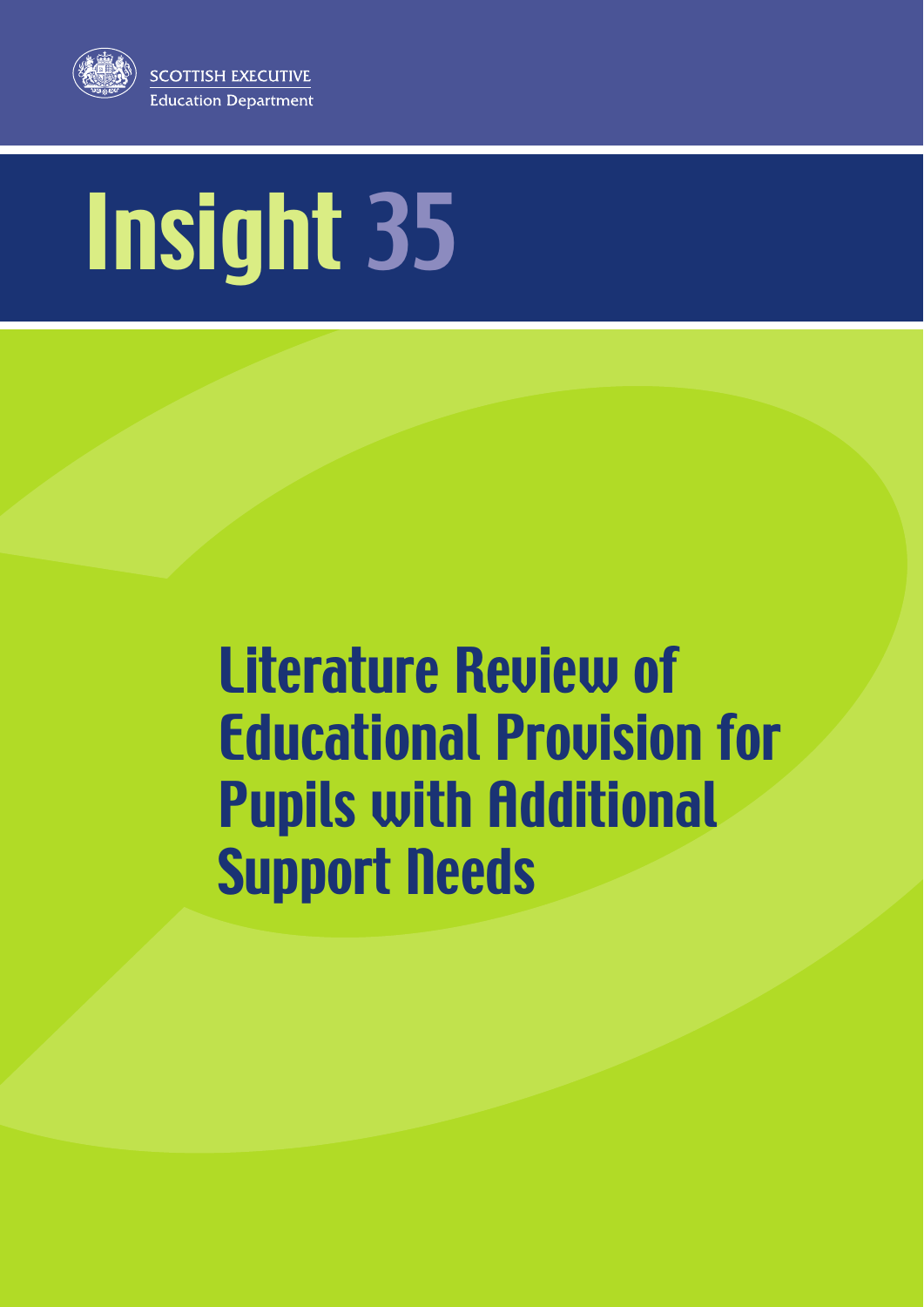# Welcome to Insight

*Insight* is a publication of the research group within Information and Analytical Services Division, which is responsible for providing analytical services within the Scottish Executive Education Department (SEED). Their work is part of a multidisciplinary unit (consisting of researchers, economists and statistics staff) and the staff undertakes and funds economic analysis and social research in the fields of: school education; children, young people and social work: architecture; and tourism, culture and sport.

The Scottish Executive is committed to the use of sound evidence in the development of policy and practice as well as in the evaluation of policy and its implementation. We therefore want to disseminate the results of research that SEED has undertaken and funded, in a manner that is accessible, interesting and attractive.

*Insight* aims to present the essence of research projects in a format that will be useful and informative for practitioners, policy makers, parents, academics, and anyone else who has an interest in economic and social research in these areas.

The views expressed in this *Insight* are those of the author(s) and do not necessarily reflect those of the Scottish Executive or any other organisation(s) by whom the author(s) is or are employed.

Copyright © October 2006, Scottish Executive Education Department

ISSN 1478-6796 (Online) ISSN 1478-6788 (Print)

*Insight* may be photocopied for use within your own institution.

Where Insights are available in print format a limited number of additional copies can be obtained from the Dissemination Officer, Information and Analytical Services Division, Scottish Executive Education Department, Victoria Quay, Edinburgh EH6 6QQ (telephone 0131-244-0894). Copies of Insight and our other publications can be downloaded from our website: www.scotland.gov.uk/insight/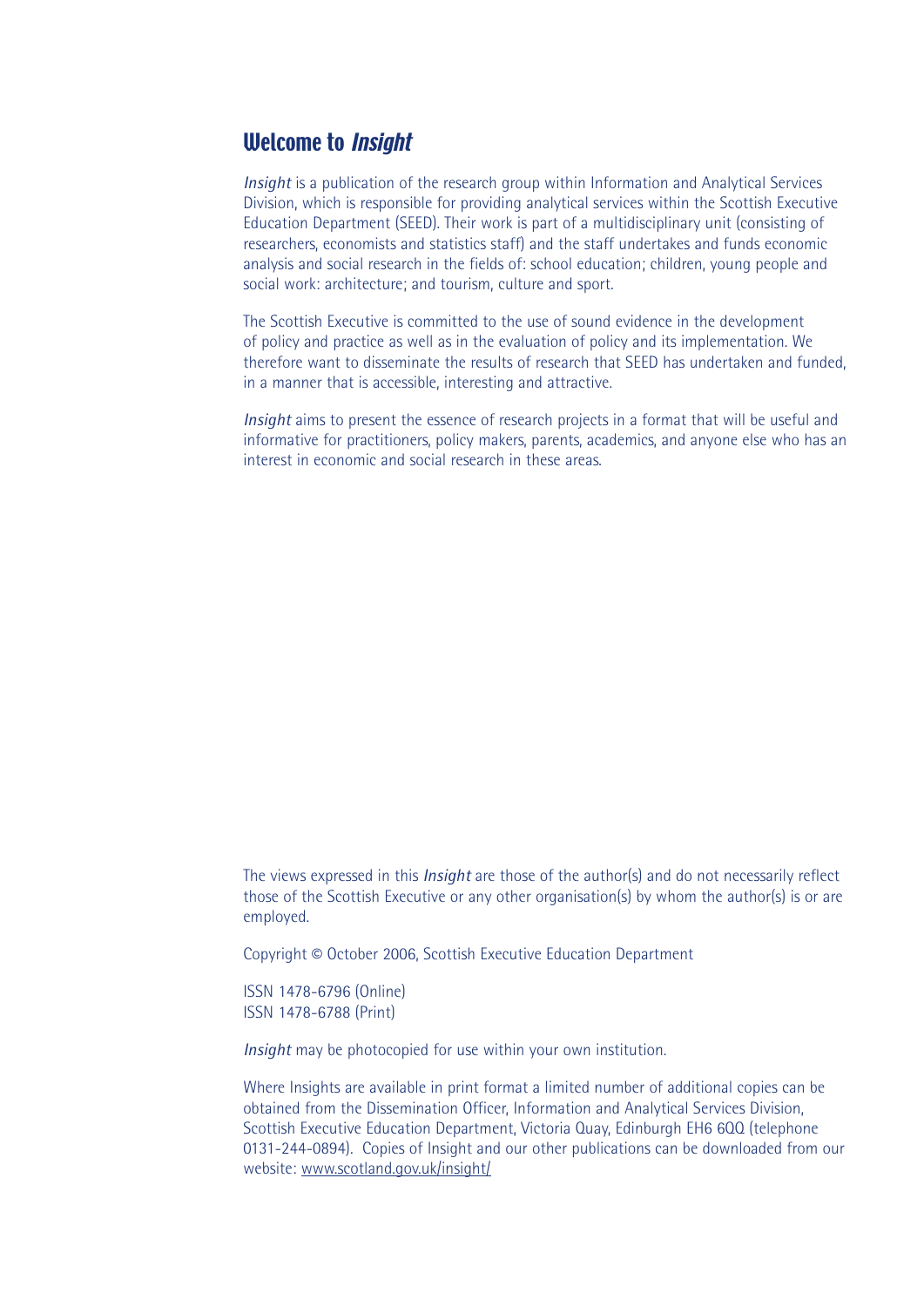# Literature Review of Educational Provision for Pupils with Additional Support Needs

Sheila Riddell, Kay Tisdall and Jane Mulderrig, University of Edinburgh Jean Kane, University of Glasgow

# Aims of the review

The study set out to review:

- the definitions of special/additional support needs employed in different countries
- the placement patterns of children with particular types of difficulties in different countries and
- approaches to pedagogy and curriculum for children with special/additional support needs.

A full report and executive summary are available on the Scottish Executive website (www.scotland.gov.uk) and on the website of the Centre for Research on Education Inclusion and Diversity at the University of Edinburgh (www.creid.ed.ac.uk). This Insight describes the methods used and the findings from the various elements of the research.

# **Methods**

The following methods were used:

*Review of Scottish, UK and international policy and statistics*

This part of the work drew extensively on policy documents and statistical data published by the OECD (Organisation for Economic Co-operation and Development), the European Agency for the Development of Special Needs Education (EADSNE) and national Departments of Education.

#### *Review of the Scottish, UK and international academic literature*

A review of the Scottish, UK and international academic literature was undertaken to identify:

- (a) Factors influencing patterns of identification and placement of pupils with additional/special educational needs.
- (b) Curricular and pedagogical approaches employed in different national contexts.
- (c) Evidence of the effectiveness of particular curricular/pedagogical approaches, including opportunities for progression.

#### *Interviews with international and Scottish experts*

Interviews were conducted with experts in Scotland, other European countries and the USA to provide a commentary on policy drivers and trends within specific national contexts. The Scottish experts commented on particular 'types' of learning difficulty to explore the curricular and pedagogical adaptations which might be required for that particular group.

# **Background**

#### *Comparing definitions and placement patterns*

Following the commencement of the Education (Additional Support for Learning) (Scotland) Act 2004, the definition of additional support needs used in Scotland now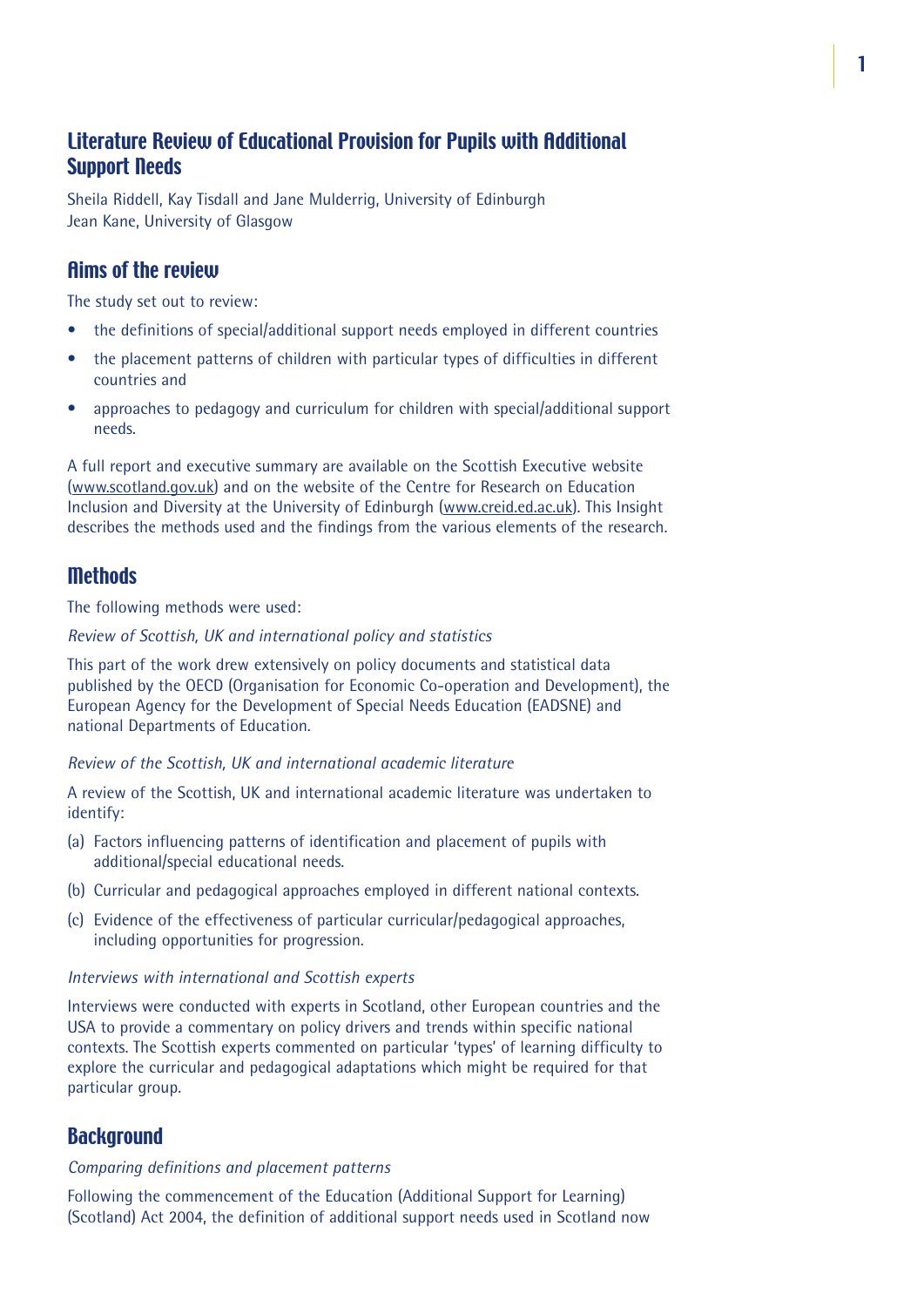encompasses all children who, for whatever reason, require additional support in school to enable them to benefit from education. This broader definition clearly has implications for understanding longitudinal data on the identification and placement of children with additional support needs.

Changing practice in Scotland also has implications for the way in which international comparisons are made. Research teams in Europe (e.g. European Agency for Development in Special Needs Education (EADSNE, 2003b; 200c) and internationally (OECD, 2000; OECD, 2005) have sought to compare definitions across countries, to discuss policy differences and to gather comparable statistics. They have found comparisons difficult, as the definitions vary even within countries (the UK being an example of this) as well as varying considerably across countries.

Such comparative difficulties are summarised by Evans (2003). He notes that 'special educational needs' is limited in some countries to students with disabilities, while in others the category extends to social disadvantage, those with minority ethnic backgrounds and/or gifted children. Comparisons are further complicated by different definitions of particular categories within 'special educational needs', and the number of categories used to gather statistical data. As a response, the OECD reports required agreement across countries to re-allocate their national categories into three types:

- A includes those students whose disability clearly arises from organic impairment
- B refers to those students who have learning difficulties that may well be acquired for example through unsatisfactory experiences in and out of school and
- C refers to those who have difficulties because of social disadvantage.

Existing work comparing definitions, statistics and their policy and practice ramifications forms the starting point for this review. However, different countries are dealt with in different ways within specific reviews, and there is no single source which contains comparable material across the board.

It is also important to understand the way in which funding models impact on definitions and placements. For example, European research on the impact of special education funding models on patterns of inclusion suggests that in countries where funds are tied to individual children, there is more evidence of strategic behaviour by parents and teachers to secure resources (Meijer, 1999). Thus countries like England, France and Luxembourg, where children with greater 'needs' have greater funding, have more strategic behaviour by parents and teachers to secure resources and tend to spend more funds on litigation procedures.

#### *Curriculum and pedagogy for children with special/additional support needs*

In Scotland, work to establish a suitable curriculum for pupils with additional support needs has been marked by, on the one hand, a desire to ensure the entitlement of those pupils within a common curriculum framework whilst, on the other hand, ensuring appropriate and targeted support for individual pupils. Issues of commonality in the curriculum framework, and of breadth and balance in the curricular experience of pupils with special educational needs, were addressed by the introduction in the early 1990s of the 5-14 Curriculum with its accompanying 5-14 Support for Learning pack. This material offered teachers advice both generic and specific to particular kinds of special educational needs, including pupils with severe and complex learning difficulties, social, emotional and behavioural difficulties and sensory impairments. Five strategies for customizing the curriculum were endorsed: differentiation, adaptation, enhancement, enrichment and elaboration. These strategies would enable teachers to plan a suitable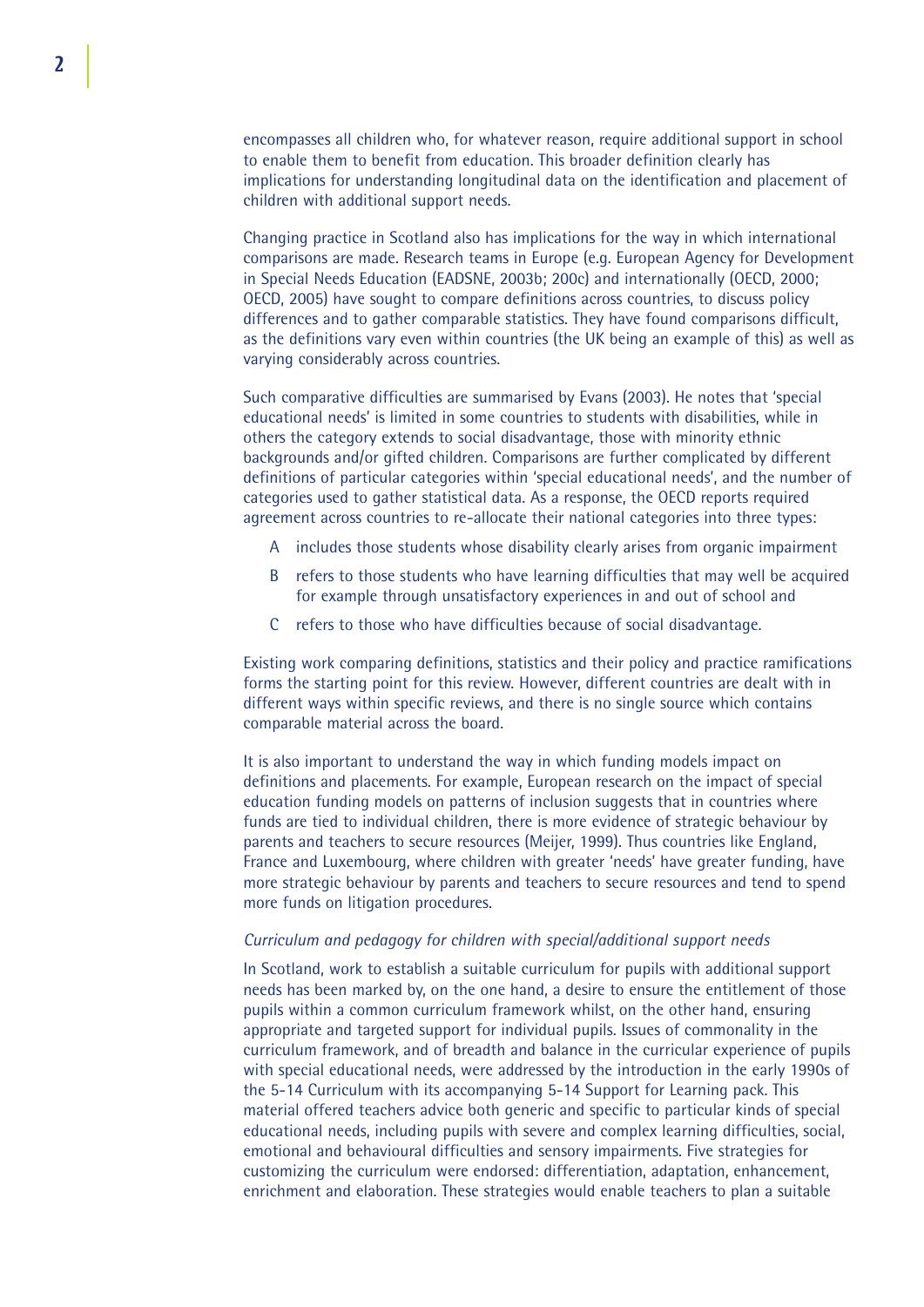curriculum for individual pupils whilst ensuring that pupils' learning was framed by the national curriculum guidelines. The curriculum planning mechanism was an individualised education programme (IEP).

The Warnock Report (DES, 1978) referred to 'educational programmes for individual children' (11.15: 209) and emphasised the importance of planning long- and short-term learning objectives for all children with special educational needs (SEN) in a range of curricular domains. More recently in Scotland, IEPs have become a mechanism for raising and monitoring standards, as well as a tool for ensuring the curriculum entitlement and progression of pupils with SEN. Following the framework set out in the paper *Setting Standards – Raising Standards in Schools* (SOED, 1998), it was decided to set targets for schools in relation to the 5 – 14 programme and SQA awards and in 1998 support packs were produced and circulated to all schools. The target-setting initiative was intended to include children with SEN and the paper *Raising Standards: Setting Targets for Pupils with Special Educational Needs* (SOEID, 1999) described how this was to be done. In November 1999, a support pack in relation to special educational needs was produced and circulated to all schools (*Raising Standards – Setting Targets Support Pack: Special Educational Needs*, SEED, 1999).

The support pack provided to schools clarified the purpose of target-setting as a means of improving planning, assisting with self-evaluation and focusing schools on key aspects of their provision (learning and teaching, programmes of study, organization and management, use of certification). Advice was given about which pupils should have IEPs with targets. It was expected that IEPs should be opened for all children in special schools and units and all children with Records of Needs in mainstream schools. In addition, children in mainstream schools who did not have a Record of Needs but who required 'significant, planned intervention', as set out in the *Manual of Good Practice* (SOEID, 1998) should have IEPs with targets. It was recommended that targets should be set in one or more of the following curricular areas: communication and language, numeracy, personal and social development and that all targets should be SMART – specific, measurable, achievable, relevant and timed.

Under the new additional support for learning legislation, IEPs will continue to be used for children with additional support needs, with some children and young people with complex needs requiring a range of additional support from different services having a coordinated support plan. All children with additional support needs will have a curriculum framed by the values, purposes and principles set out in *A Curriculum for Excellence* (http://www.scotland.gov.uk/library5/education/cerv-00.asp), a framework which seeks to provide for the first time for all children and young people from 3 to 18. The details of the new curriculum have yet to be worked out, and this review will contribute by summarising information on best practice in relation to pedagogy and curriculum for children with additional support needs.

#### **Findings**

#### *The identification and placement of children with special educational needs*

Data were drawn from two different sources: the OECD and the EADSNE. Whereas EADSNE preserves national differences in understanding of SEN, OECD fits national data into a framework for the purposes of cross-national comparison. The OECD framework has been accused of being one-dimensional, since it does not recognise that many children with special educational needs have more than one difficulty. Broadly, the OECD uses four categories: disabilities, difficulties, disadvantages and non-categorical systems. Whilst there is an ongoing move away from the use of medical categories, almost all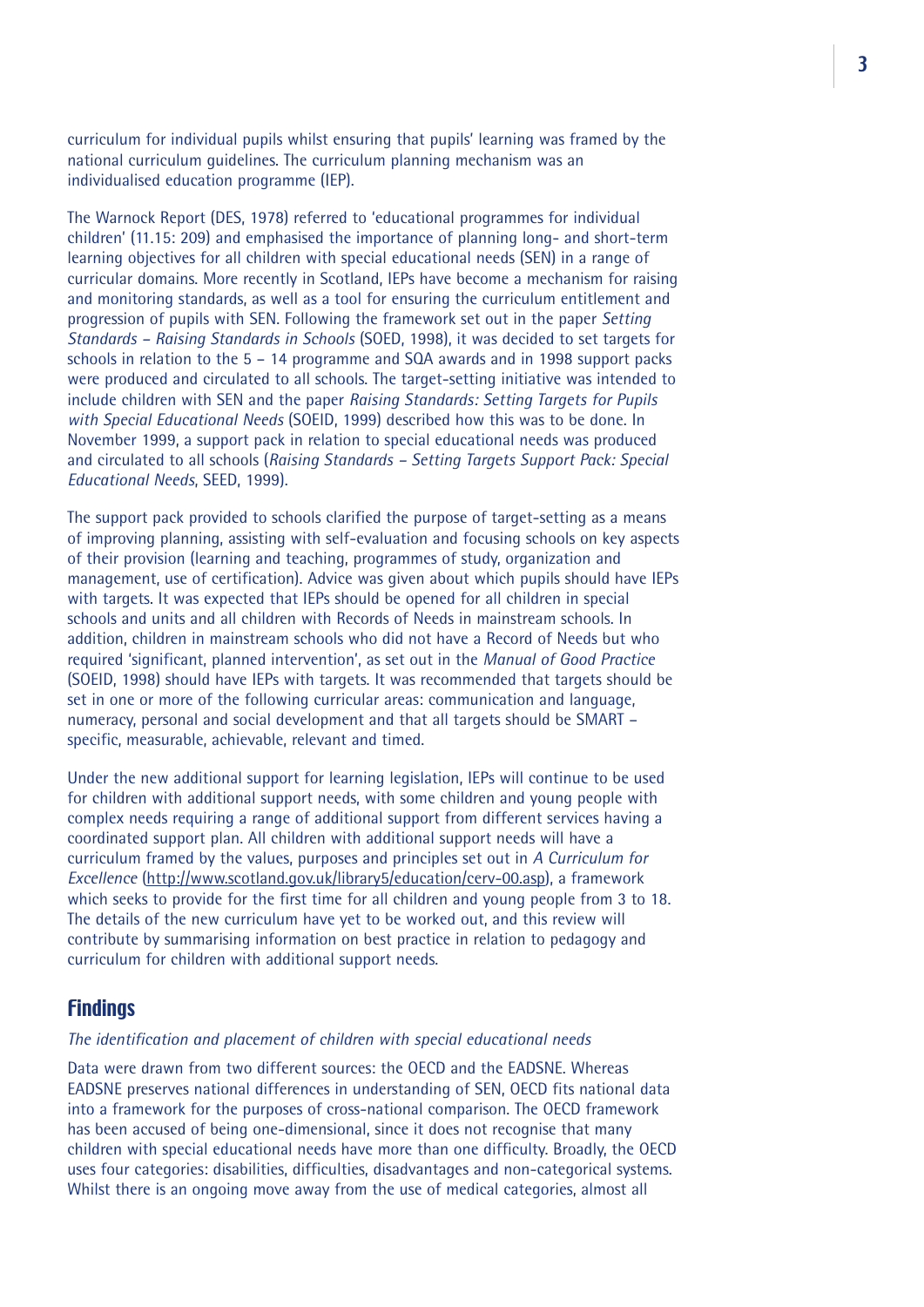countries employ at least nine sub-categories. However, there are significant differences between countries with regard to the types of category used and the proportion of children identified in each category. This is true even in relation to normative categories such as blindness, where Poland identifies more than 0.2% of all children in compulsory education, whilst Greece identifies less than 0.01%. In relation to non-normative categories such as emotional and behavioural difficulties, Canada (New Brunswick) identifies 2.6% of children in compulsory education, compared with Turkey which does not identify any students in this category. These differences may be attributed to social, cultural and administrative variation between countries, rather than variations in the incidence of particular disabilities or difficulties.

Countries differ markedly with regard to whether they allocate additional resources to students with particular impairments or disadvantages, and whether pupils are educated in special or mainstream settings. For example, in Italy, nearly 95% of blind or partially sighted pupils are educated in mainstream classes, whereas in Korea, 80% of such pupils are educated in special schools. In Canada (New Brunswick), all pupils with emotional and behavioural difficulties are educated in regular classes, whereas special schools and classes are more common in Belgium (Flemish Community), Germany, Japan and the United States. In Belgium, (French Community), all pupils with specific learning difficulties are educated in special schools, whereas the reverse is reported for Spain.

The European Agency for the Development of Special Needs Education (EADSNE) identifies three distinctive approaches adopted by different countries to school placement:

- (i) one-track almost all pupils in mainstream
- (ii) multi-track multiplicity of approaches to inclusion, the most common approach
- (iii) two-track approaches mainstream and special schools run in parallel.

Internationally, a higher proportion of boys than girls receive additional support for special educational needs. The OECD suggests that this is due to a range of factors, ranging from boys' greater vulnerability to illness, genetic problems and behavioural difficulties, as well as the growing 'feminisation' of the teaching profession.

The EADSNE report notes that teachers perceive inclusion to work well at primary level, but believe that problems arise at secondary level due to school organisation, topic focus and growing distance between the child with special needs and his or her peers. Parents tend to support education in inclusive settings where this is the established model, unless their children have severe disabilities, in which case they prefer special settings. In countries with highly segregated systems, parents often lobby for more inclusive provision.

#### *Focus on country case studies*

The five case study countries (England, Belgium (Flemish Community), Sweden, Greece, US) contained within the review demonstrate contrasting approaches to the dilemma of inclusive versus specialist placement and curriculum provision, although in all countries there is a trend towards the development of more inclusive approaches. The Flemish Community within Belgium is the closest to a two-track system, with special and mainstream schools divided and running along parallel lines. Greece is close to a onetrack system, with almost all pupils in mainstream schools. Sweden, England and the US operate multi-track systems, as does Scotland. In Sweden there has been a recent trend towards the greater use of special settings for children with special educational needs,

**In Scotland, are particular settings preferred for pupils with particular 'types' of difficulty? To what extent might assumptions about the suitability of special or mainstream settings for particular groups be challenged?**

**Scotland is regarded as adopting a multi-track approach to pupil placement. What do you see as the pros and cons of such an approach?**

**Why do you think boys are more likely than girls to be identified as requiring additional support in school?**

**What type of support needs to be in place in secondary schools to better meet the needs of pupils with additional support needs?**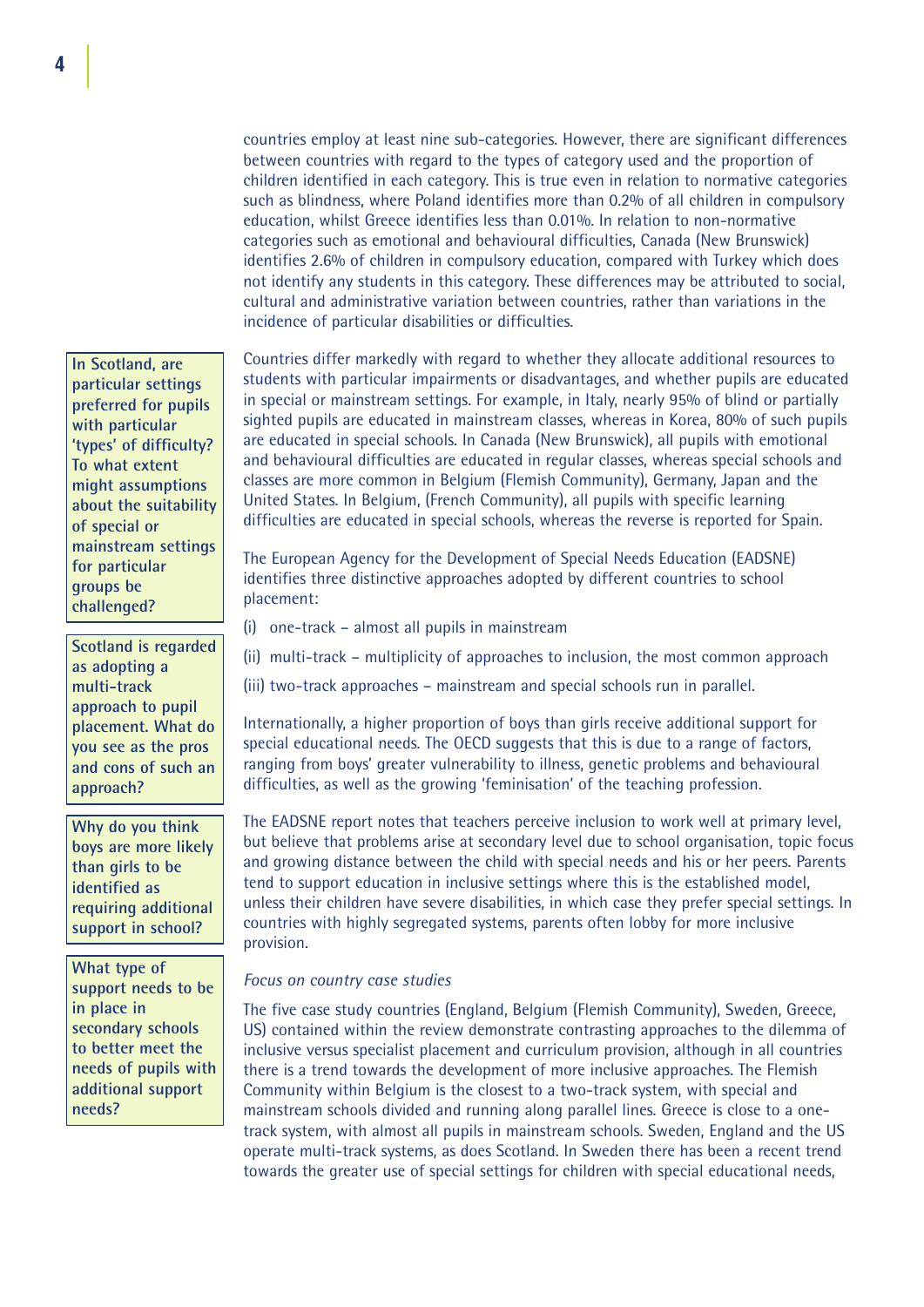due to difficulties in ensuring the availability of the necessary resources in mainstream settings.

There is no clear view emerging from the literature in any of the case study countries as to which setting, mainstream or special, provides more positive outcomes for pupils. This is due to difficulty in gathering reliable and comparable data on the progress and attainment of pupils with particular difficulties in different settings.

In all countries, systems are in place to identify those children who have special educational needs and who require additional resources to make progress. This takes different forms, for example, in the US it is mandatory to conduct formal assessments of children who may qualify as disabled under disability legislation. All children identified as disabled in the US (about 12% of the total school population) must have Individual Education Programmes, which are legally binding documents specifying resources, curriculum and pedagogy. If dissatisfied with their substance or implementation, parents may bring a case to the federal appeal court. The Statement of Needs fulfils a similar function in England, but in the other case study countries systems of identification and assessment are less rigorous.

#### *Curriculum and pedagogy for children with additional support needs*

Some groups of pupils in some countries are excluded from national curricula and systems of assessment and certification (e.g. some pupils in special schools in the Flemish community of Belgium are taught an entirely different curriculum from that which is prescribed for children in mainstream schools). Elsewhere, as in Scotland, there has been adherence to the principle of including all pupils in the national systems. Differentiation is seen as the principal mechanism underpinning effective inclusion, with teachers developing different approaches to the curriculum and pedagogy in response to pupils' varying learning needs. For children who require curriculum adaptation in order to learn, personal learning goals are set out in Individualised Educational Programmes. However, research suggests that teachers vary greatly in their skills in this area.

Different practices are used to monitor the progress of children with SEN in different countries, but, as noted earlier, there are difficulties in implementing approaches which combine a formative assessment function with the summative and comparative outcomes needed for school improvement and accountability purposes. The use of individual target-setting within Individualised Educational Programmes has been used for formative and summative purposes. In relation to formative assessment, there is evidence that this strategy has helped in clarifying successive 'next steps' in learning for pupils, parents and teachers. However, the summative purpose of target-setting has been more problematic. Target-setting was perceived as conflicting with formative and learner-orientated approaches to progress and also failed to provide attainment data which enabled comparisons of pupil progress in similar and different educational settings.

In England, P scales have been developed to support the structured progression of pupils working towards Level 1 of the National Curriculum. P scales attempt to break knowledge down into 'bite-sized' chunks. In 2006, P scales will be used to assess summative and comparative outcomes for accountability and school improvement purposes. P scales are seen as a helpful tool in curriculum planning for teachers, but whether they will be useful in terms of tracking and comparing the progress of pupils with special educational needs has yet to be fully assessed.

In Scotland, there are ongoing difficulties in devising a national system of assessment which is able to recognise the progress of all pupils. Standard Grade is regarded as too

**Why is differentiation perceived as difficult for teachers to implement and what can be done in schools to support effective differentiation?**

**What practices are currently used within Scottish schools for formative and summative assessment?**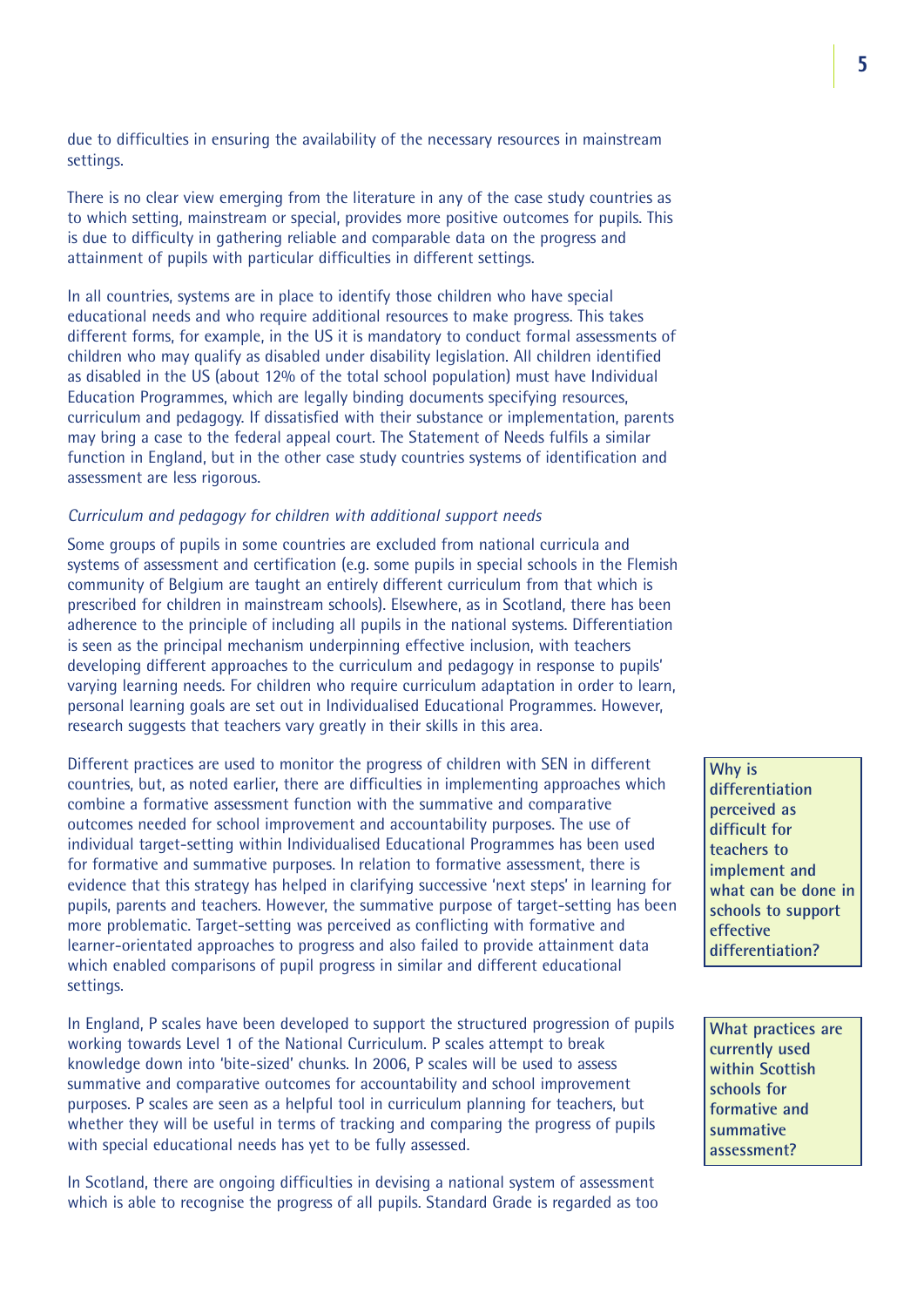difficult for some pupils with special educational needs, particularly those with significant difficulties with literacy and numeracy. Some pupils with special educational needs follow Access courses which form part of the Higher Still programme. However, some mainstream teachers find it difficult to teach pupils studying Standard Grade and Access courses in the same class because of differences in course content. It is hoped that the new Curriculum for Excellence will rectify some of these difficulties.

**Do you agree with the idea that, rather than focusing on specialist pedagogies, attention should be paid to the adaptations required by particular children to general teaching approaches?**

There are ongoing debates about the need for special pedagogies, and recent UK reviews have suggested that most children with special educational needs do not require qualitatively different teaching approaches, but rather adaptations to pedagogies which are used with all children. However, there is an abundant academic and practitioner literature setting out the specific approaches and adaptations which are effective for children with particular impairments, and voluntary organisations often lobby for specialised teaching methods.

With regard to particular adaptations, children with autistic spectrum disorder appear to benefit from an ordered classroom environment where extraneous stimuli are limited and controlled and there is an emphasis on the development of social skills.

For children with visual impairment, there is an emphasis on extending physical, intellectual and social capacities. For some children, specialised software may be necessary and others may benefit from learning Braille. A specialist qualification is required for teachers of children with visual and hearing impairment.

There are fierce debates about the best means of educating deaf children, with some people maintaining that British Sign Language should be used much more extensively, whilst others support 'oralist' approaches. As more children have earlier cochlear implants, the latter may become more popular. It is argued that many deaf children do not make adequate progress in school due to lack of knowledge of appropriate teaching methods, particularly in mainstream settings.

Very particular approaches are needed in the education of deafblind children, focusing on the development of attachment and security and the fostering of access to the external world through touch.

For children with severe and complex learning difficulties, behaviourist approaches have tended to be replaced by Intensive Interaction teaching methods, which emphasise the importance of social and communication skills. Specialist computer software is also used extensively, although some argue that there is a need for greater clarity about the learning objectives to be achieved.

Teachers in mainstream schools find the education of children with social, emotional and behavioural difficulties extremely challenging. A range of innovative approaches to promote positive behaviour have been developed including those which modify the classroom environment to provide intensive support, including the use of classroom assistants.

At secondary level, there is an increasing emphasis on the use of a single curriculum framework allowing for different routes for progression. This is an area which will be further developed through the Curriculum for Excellence.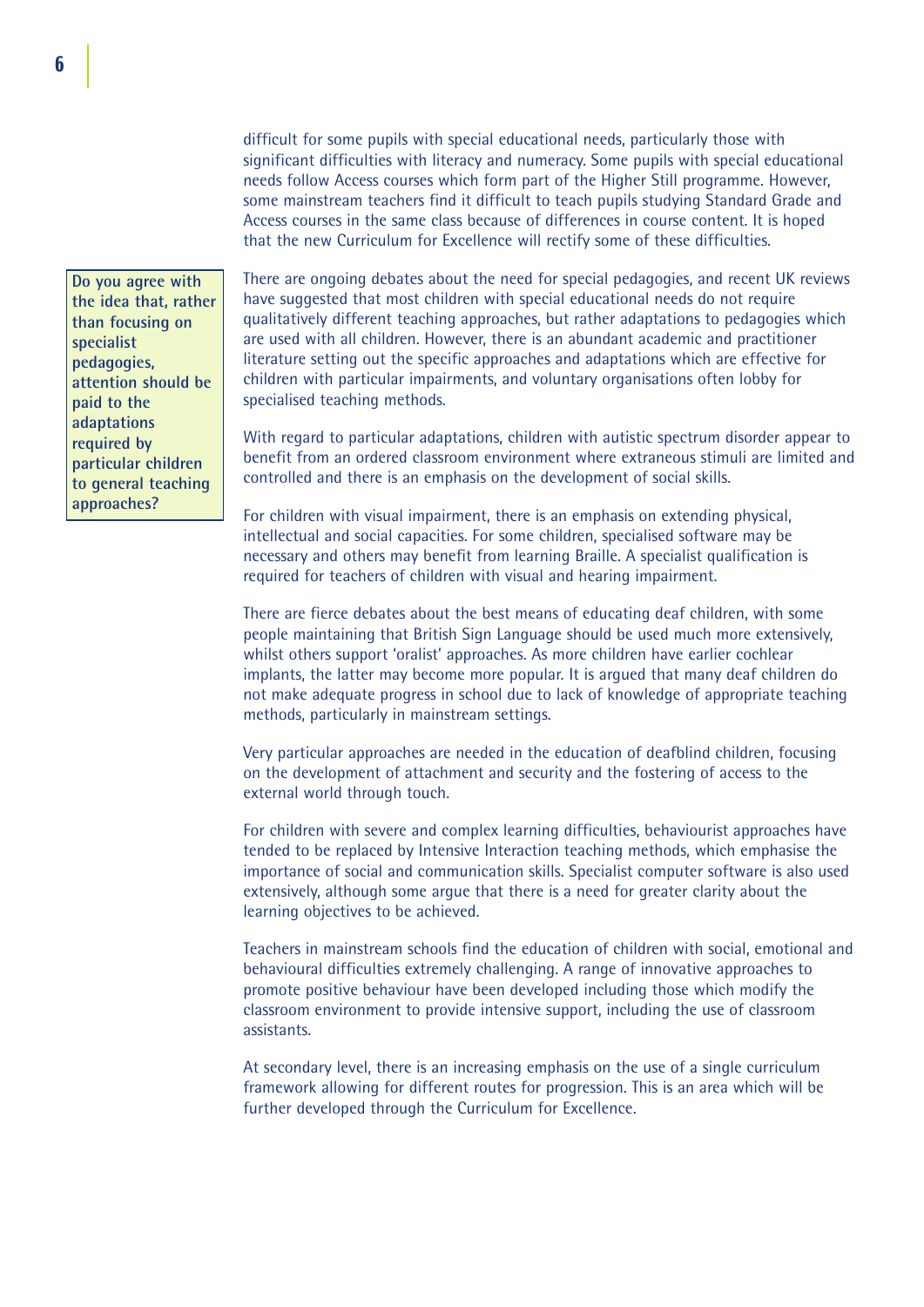# **Conclusions**

#### *International comparisons of special educational needs provision*

- There appears to be an international move away from medicalised categories and towards inclusion. However, the difficulties of managing inclusion effectively are acknowledged, with primary schools having greater success than secondary schools.
- Most countries appear to favour multi-track systems, with parallel developments in inclusive education, special classes or units in mainstream schools and special schools.
- World-wide, boys appear to have more difficulties in coping with mainstream education than girls, and across the world attract a greater proportion of additional resources.
- There are intriguing differences between countries, with very different local practices in relation to inclusion and decisions on additional resourcing. In relation to disabilities such as blindness, whether a child is educated in a mainstream or special setting depends on local custom and practice. Children experiencing social disadvantage, often associated with emotional and behavioural difficulties, are almost always educated in mainstream schools.

#### *Comparisons of case study countries*

- The five case study countries exemplify different approaches to special needs provision. Whilst the US, England and Sweden run multi-track systems, Greece is much closer to a one-track system, with very little investment in its special sector, whilst Flanders features many characteristics of a two-track system, with strong insulation between special and mainstream schools, including separate curricula.
- The US has the strongest rights-based provision, with strict qualification criteria for additional provision. Whilst children with Individual Educational Plans (IEPs) in the US benefit from relatively generous additional funding, until recently many, including a high proportion of African-American boys, were disadvantaged by being excluded from participation in state-prescribed curricula and assessment systems.
- In England, the Government is trying to encourage less reliance on the Statement of Needs, and many local authorities are making much less use of them. In the US, there is no parallel move away from the use of IEPs.
- Compared with the US, which has a very highly developed system of training for special educators, the system in England and in many other European countries is far more ad hoc, with only teachers of visual and hearing impairment routinely requiring special qualifications. The US system produces highly qualified professionals, but also promotes the idea that children with special educational needs require special pedagogies.
- In terms of future trends, it is evident that both England and Sweden are experiencing something of a backlash against inclusion. In both countries, the trend is to delegate funding to schools, thus making the connection between additional funding and the needs of individual pupils less clear-cut. If parents believe that children will only receive additional resourcing in special settings, then they may regard such placements as preferable to mainstream schools, where they may have to struggle for additional resources.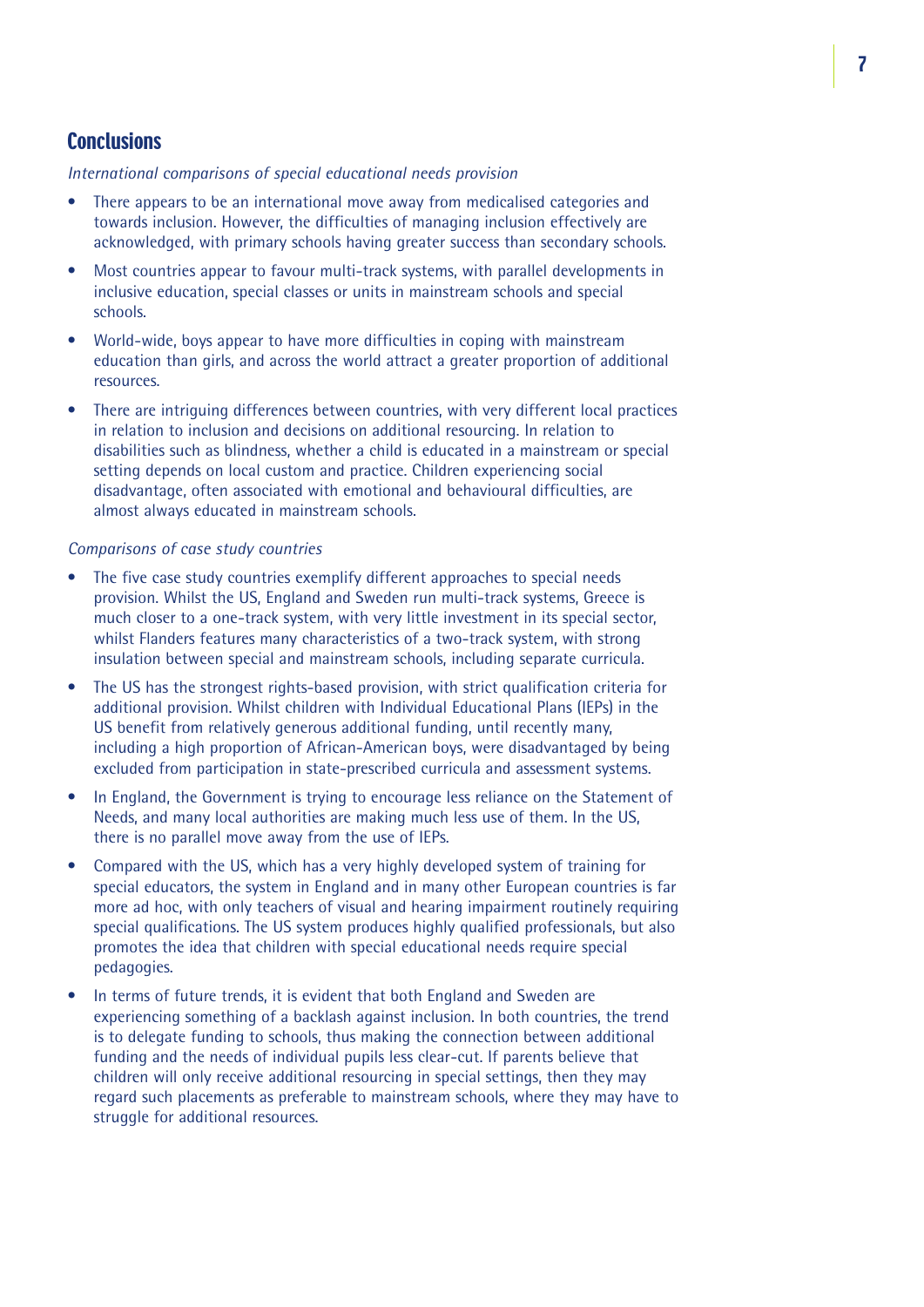#### *Curriculum and pedagogy for children with additional support needs in Scotland*

- Individualised Educational Programmes are generally regarded as the vehicle for specifying individual targets for pupils with additional support needs and for monitoring progress.
- Research has highlighted a number of issues in their implementation, including a possible narrowing of the curriculum, a lack of ownership by subject teachers in secondary schools and low levels of involvement by parents, pupils and external agencies.
- Since the early 1980s, there has been an emphasis on the entitlement of children with special educational needs to access the mainstream curriculum, and yet teachers appear to have difficulty in making the curriculum accessible through effective differentiation.
- There is a growing demand at secondary level for more flexible curricula to stem the growth of disaffection, particularly for children with social, emotional and behavioural difficulties. The Curriculum for Excellence appears to offer possibilities for the further development of flexible, rather than alternative, curricular programmes within the overall curricular framework.
- There are ongoing debates as to whether children with additional support needs require specialist teaching methods related to the nature of their impairment. One school of thought maintains that most children can be taught effectively through the development of generic approaches to effective teaching, which will benefit all learners, rather than requiring qualitatively different approaches. Others maintain that there is a need for distinctive approaches for children with particular types of impairment, and discrete rather than generic approaches are often sought by voluntary organisations campaigning for particular groups.

#### *Defining and monitoring the progress of pupils with special educational needs/additional support needs*

- Some groups of pupils in some countries are excluded from national systems of assessment and certification. In Scotland, all pupils are included in the national assessment systems but there are difficulties in combining formative, summative and accountability assessment functions. These difficulties have been tackled through changes to the 5 – 14 assessment and testing framework and by a national initiative in formative assessment, Assessment is for Learning, which has relevance for the assessment of pupils with additional support needs.
- Some teachers have had problems in breaking down the curriculum into sequential segments to be articulated for pupils, parents and teachers as long- and short-term targets, and P scales, originally developed in England, are being used in some special schools and units in Scotland.
- A particular challenge for the new Curriculum for Excellence is to find better ways of including children with additional support needs in national systems of assessment.

#### *Outcomes of schooling*

• There is an international trend towards the development of more inclusive approaches to the education of pupils with SEN. However, there is no clear view emerging from the literature as to whether mainstream or special education provided more positive outcomes for pupils. The lack of good evidence here is attributable to the difficulties in gathering comparable data about the outcomes of schooling for pupils with SEN.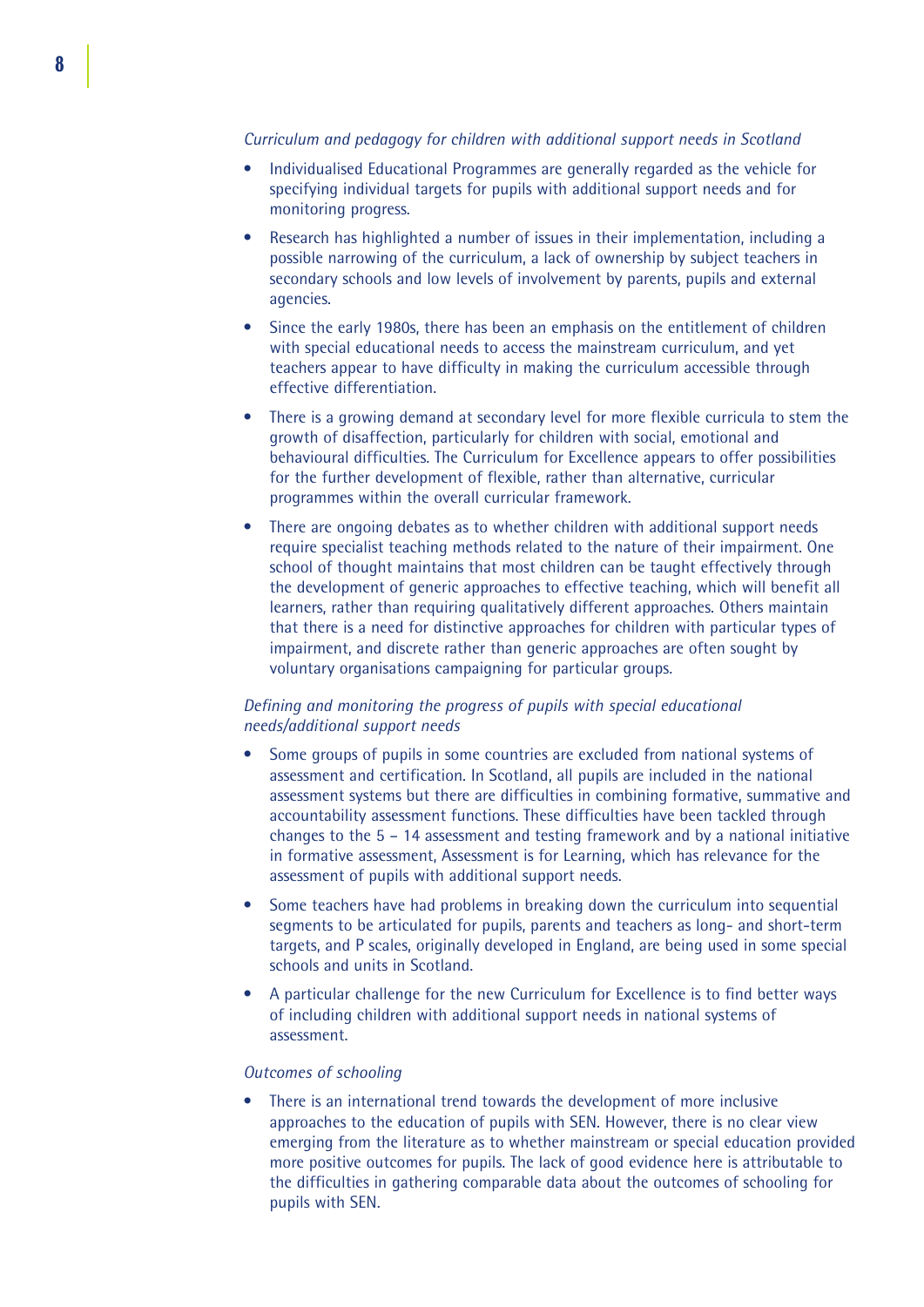### A note on terminology

Scotland now uses the term 'additional support needs', however most other countries in the world refer to children with special educational needs. Additional support needs has therefore been used when referring to Scotland alone, but special educational needs has been used when describing practice in other countries.

## Key References

DES (1978) *The Warnock Report: report of the Committee of Enquiry into the Education of Handicapped Children and Young People*. London: HMSO

EADSNE (2001) *Inclusive Education and Effective Classroom Practices*. European Agency for Development in Special Needs Education: Middlefart

EADSNE (2003a) *Special Education Across Europe in 2003: trends in provision in 18 European countries.* European Agency for Development in Special Needs Education: Middlefart

EADSNE (2003b) *Special Needs Education in Europe*: *thematic publication.* European Agency for Development in Special Needs Education: Middlefart

EADSNE (2005) *Inclusive Education and Classroom Practice in Secondary Education*. European Agency for Development in Special Needs Education: Middlefart

Evans, P. (2003) *Aspects of the Integration of Handicapped and Disadvantaged Students into Education. Evidence from quantitative and qualitative data*. Paris: OECD/ CERI.

Meijer, C. (Ed) (1999) *Financing of Special Needs Education: a seventeen-country study of the relationship between financing of special needs education and inclusion*. European Agency for Special Needs Education: Middlefart

OECD (2000) *Special Needs Education: Statistics and Indicators*, Paris: OECD.

OECD (2005) *Students with Disabilities, Learning Difficulties and Disadvantages: Statistics and Indicators*, Paris: OECD.

SEED (1999) *Raising Standards – Setting Targets Support Pack: Special Educational Needs*, Edinburgh: The Stationery Office.

SOED (1998) *Setting Standards – Raising Standards in Schools* Edinburgh: The Stationery Office.

SOEID (1998) *Manual of Good Practice* Edinburgh: The Stationery Office.

SOEID (1999) *Raising Standards: Setting Targets for Pupils with Special Educational Needs* Edinburgh: The Stationery Office.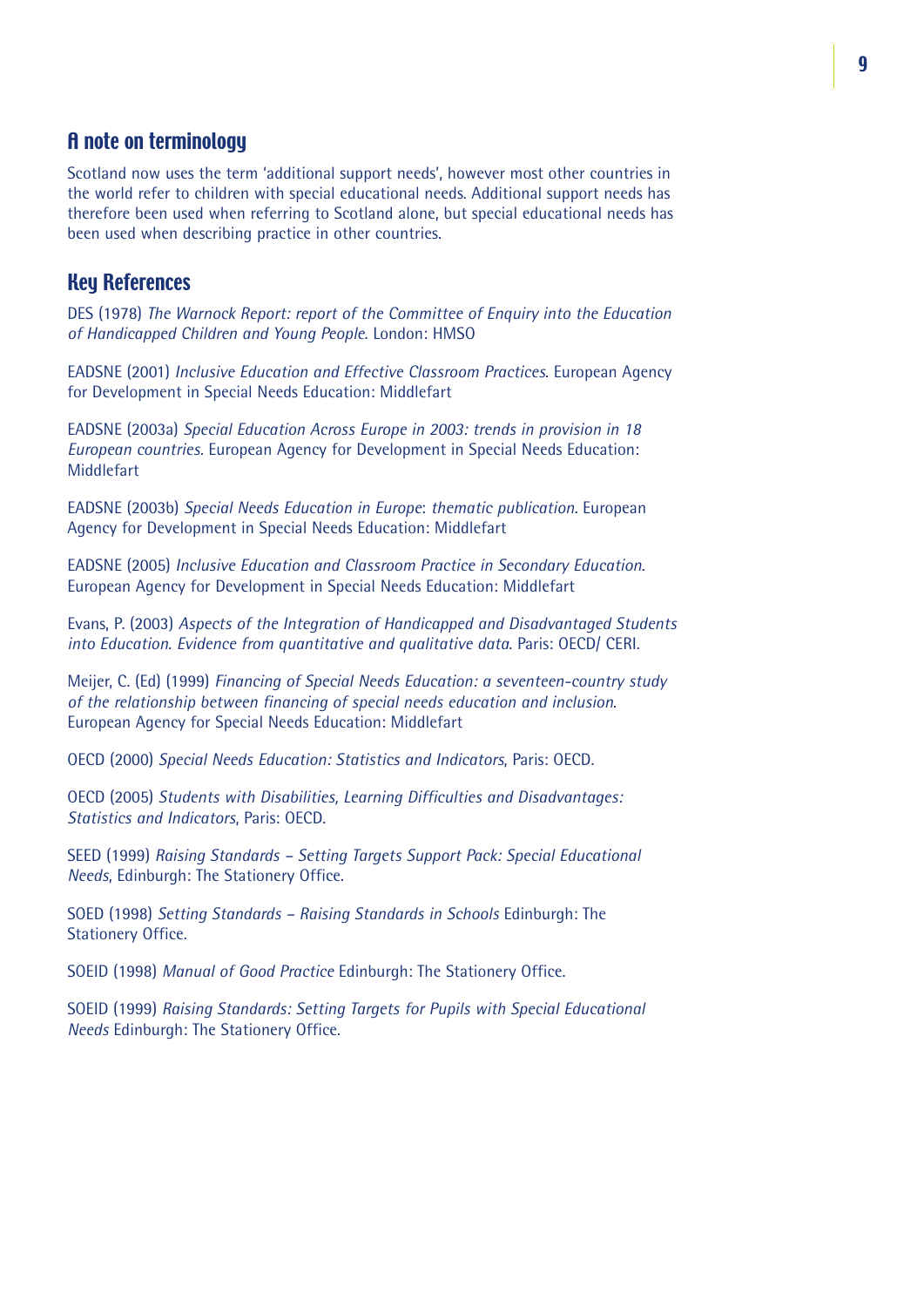# The Insight Series

- 1. *Classroom Assistants: Key Issues from the National Evaluation*
- 2. *The Impact of ICT Initiatives in Scottish Schools*
- 3. *Moving On to Primary 1: An Exploratory Study of the Experience of Transition from Pre-School to Primary*
- 4. *Accelerating Reading and Spelling with Synthetic Phonics: A Five Year Follow Up*
- 5. *Assessment of Benefits and Costs of Out of School Care*
- 6. *Meeting the Needs of Children from Birth to Three: Research Evidence and Implications for Out-of-Home Provision*
- 7. *Key Findings from the National Evaluation of the New Community Schools Pilot Programme in Scotland*
- 8. *Scottish Qualification for Headship: Key Issues from the Evaluation*
- 9. *The Sitter Service in Scotland: A Study of the Costs and Benefits*
- 10. *Awards in Early Education, Childcare and Playwork: A Qualifications Framework for the Future*
- 11. *An Evaluation of the Higher Still Reforms*
- 12. *The Management of Supply Cover in the Teaching Profession*
- 13. *Parents' Demand for and Access to Childcare in Scotland*
- 14. *Evaluation of Personalised Laptop Provision in Schools*
- 15. *Teachers' Perceptions of Discipline in Scottish Schools*
- 16. *Minority Ethnic Pupils' Experiences of School in Scotland (MEPESS)*
- 17. *A Seven Year Study of the Effects of Synthetic Phonics Teaching on Reading and Spelling Attainment*
- 18. *An Assessment of the Support and Information for Victims of Youth Crime (SIVYC) Pilot Scheme*
- 19. *Child Death and Significant Case Reviews: International Approaches*
- 20. *The Impact of Information and Communication Technology in Scottish Schools: Phase 3*
- 21. *Investigating the Extent of Commercial Activity in Schools*
- 22. *Study Support and Out of School Hours Learning in Scottish Schools*
- 23. *Motivations for Undertaking the New Social Work Degree*
- 24. *Gender Balance of the Teaching Workforce in Publicly Funded Schools in Scotland*
- 25. *The Role Of The Social Worker In The 21st Century A Literature Review (web only)*
- 26. *Evaluation of Free Fruit in Schools Initiative (web only)*
- 27. *Mainstreaming pupils with special educational needs*
- 28. *Early Years Education: Perspectives from a Review of the International Literature (web only)*
- 30. *Safe and Secure Homes for Our Most Vulnerable Children Analysis of the Consultation on the Adoption Bill*
- *31. Review of Strategies to Address Gender Inequalities in Scottish Schools*
- *32. The Future Delivery of Advice and Information Services for Additional Support Needs in Scotland*
- *33. Secure Accommodation in Scotland: Its Role and Relationship With 'Alternative' Services*
- *34. Behaviour in Scottish Schools*

If you have views on *Insight* or wish to find out more about SEED's research and economics programme, please contact Information and Analytical Services Division, Scottish Executive Education Department, Victoria Quay, Edinburgh EH6 6QQ or by e-mail on recs.admin@scotland.gsi.gov.uk

#### **Astron** 211156 10/06

This document is produced from 100% Elemental Chlorine-free material, environmentally preferred material and is 100% recyclable.